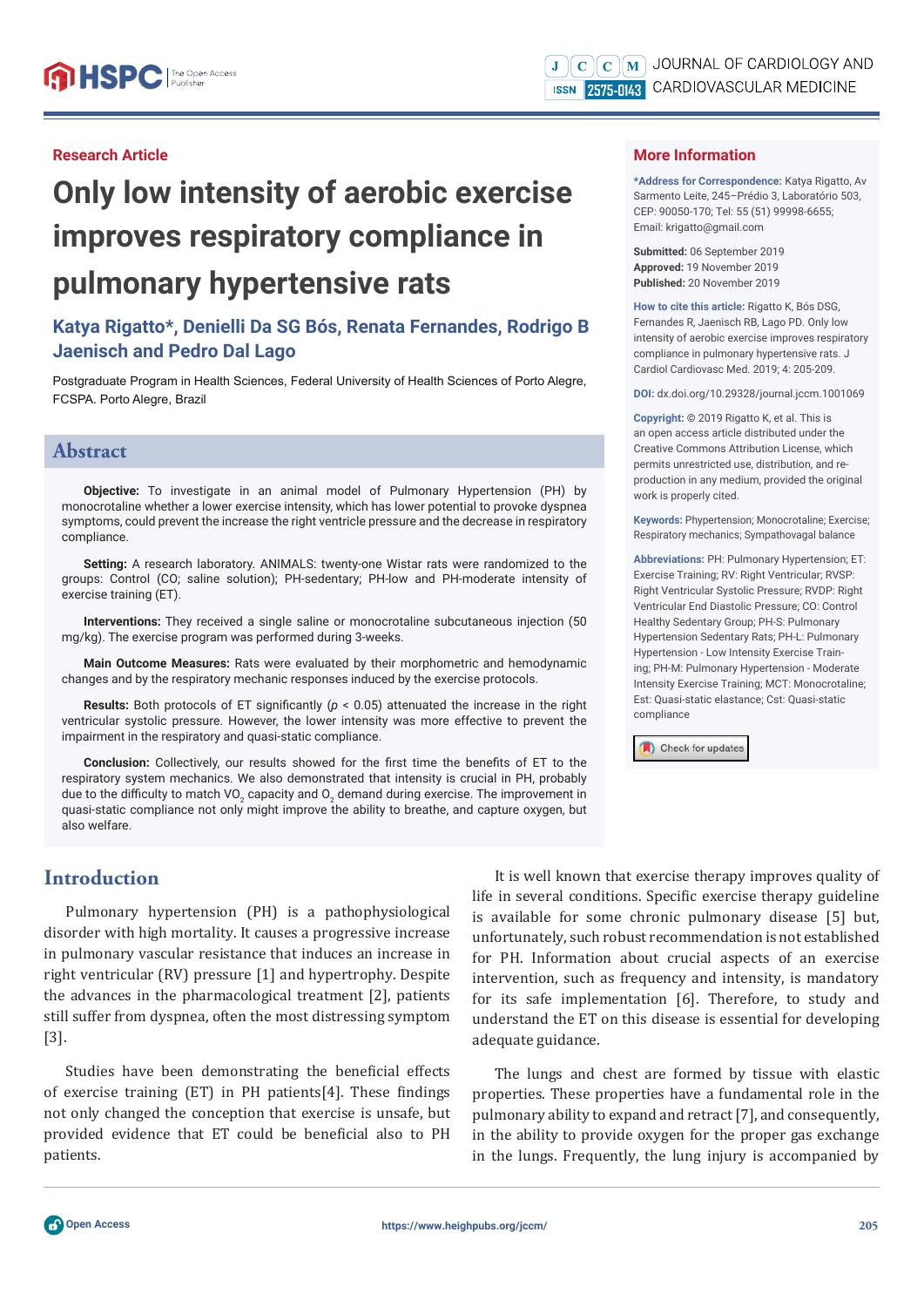

alteration in the lung's mechanical properties, that can be very specific to the degree and nature of this injury [8]. According to the literature, PH is accompanied by structural changes in pulmonary vasculature [9], which might be associated with an increase in lung resistance and a decrease in its compliance.

Although the mechanism is unknown, ET's improvement in patients' functional capacity and quality of life is clear [10,11]. Also, the improvement of different outcomes in rats with PH have been associated with ET [12,13]. On the other hand, the ideal intensity, frequency, timing, duration, or exercise modality for the PH treatment remains unclear. The most common prescription in clinical trials is based on aerobic and strength training in highly supervised programs [12].

In addition, ET is beneficial in stable PH, although the outcome was adverse in progressive PH rats [14]. There are multiple modalities of ET that show different results in humans [11,15,16] but, surprisingly, even though it is crucial to adjust the availability of oxygen to the lungs, there are no reports addressing respiratory mechanics and exercise training in PH. Thus, our goal was to investigate in a PH animal model whether the intensity of ET may change differently the properties of respiratory mechanics.

## **Methods**

## **Ethics requirements**

The Ethics Committee approved the protocol (number: 069/11) in accordance with the Guidance for the Description of Animal Research in Scientific Publications [17].

#### **Experimental procedures**

The experiments follow the sequence presented in figure 1.

Male Wistar rats (70 days old;  $\sim$ 170 g) from the animal facility were housed in a temperature controlled room (22 ± 1°C), 12:12hour light/dark cycle with free access to water and standard food. From day 0 to 7 rats were adapted to the treadmill. To determine the intensity of the ET protocol, in day 5, rats were subjected to the incremental test [18] on a treadmill with electrical stimulation (AVS®). The test started at 0.3 km/h increasing 0.3 km/h every 3 min. The exhaustion was considered the moment at which the rats remained for 15s under electrical stimulation (2 mV). In day 7, they were randomly assigned to four groups: a control healthy sedentary group (CO; *n* = 4), which received a saline injection; a PH-Sedentary rats group (PH-S; *n* = 5), a PH-Low intensity ET



group (PH-L; average = 10.8 meters/minute; *n* = 6) and a PHmoderate intensity ET group (PH-M; average = 16.3 meters/ minute;  $n = 6$ ). The PH was induced by a single subcutaneous injection of monocrotaline (MCT; 50 mg/kg; Sigma-Aldrich®) in sterile saline. One sedentary rat died during the experiment, probably due to its sensitivity.

#### **Exercise training program**

The exercise program was based on Fenning, et al. protocol [14] and performed during the next 3 weeks (from day 7 to day 28). The trained rats were placed on the treadmill (50 min/d-5 times/week); the PH-M and PH-L groups ran with a constant speed of 60% and 40% of the maximum capacity, respectively, according to the incremental test [19]. The CO and PH-S groups were placed on a stopped treadmill while ETgroups were training. In day 29, rats were evaluated in the treadmill incremental test for the second time.

#### **Respiratory mechanics**

Two days after the last exercise session (day 30), rats were anesthetized with ketamine (90 mg/kg) and xylazine (10 mg/ kg). They were tracheostomized using a rigid-type cannula (2 -mmID) connected to an animal ventilator (Flexi Vent, SCIREQ®, Montreal, PQ, Canada), for mechanical ventilation (90 breaths/min), with a tidal volume of 10 ml/kg using 5 cm  $\rm H_2O$  positive end-expiratory pressure established by a water column. The constant-phase model was fitted as follows: Zrs=R+jωI+(G-jH)/ωα, where "R"=Newtonian resistance, primarily located in the airways but containing a contribution from the chest wall, "I"=inertance, "G"=coefficient of tissue damping, "H"=co-efficient of tissue elastance, "ω"=angular frequency and "α"=reciprocal frequency-dependent behavior of G & H [20].

Quasi-static elastance (Est) reflects the static elastic recoil pressure of the lungs at a given lung volume, and it was measured by applying the pressure-volume curve technique (the Salazar-Knowles equation), as described by the flexi Vent manufacturer. The respiratory system quasi-static compliance (Cst) reflects the inverse of elastance, measured as the change in volume per unit changed in applied quasi-static pressure [21].

#### **RV pressure evaluation**

Immediately after the respiratory mechanics measurements collection, still under ketamine and xylazine anesthesia, the RV pressure was measured using a polyethylene catheter inserted into the right descending jugular vein to reach the RV. To record the RV pressure (sample rate = 2000 Hz/channel), the catheter was connected to a pressure transducer (Strain Gauge Narco Bio-systems Miniature Pulse Transducer RP155, Houston, Texas, USA), coupled to a pressure amplifier (Stemtec®). After tracing stabilization, the pressure was recorded over a 5-min period (CODAS, 1 kHz sampling rate, Dataq® Instruments, Inc., Akron, OH, USA). Data were analyzed on a beat-to-beat basis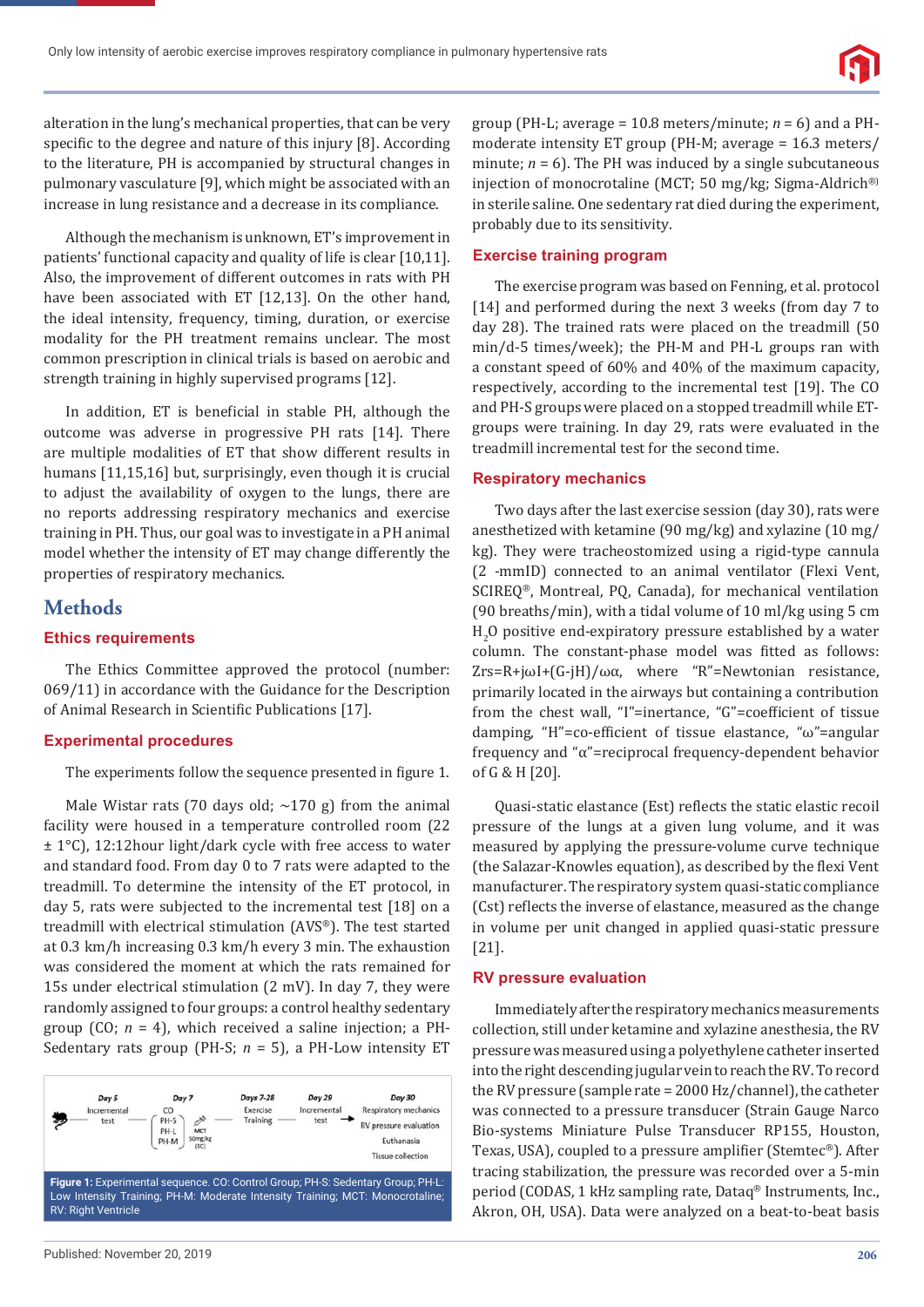to determine right ventricular systolic pressure (RVSP) and right ventricular end diastolic pressure (RVDP). Still under anesthesia, rats were killed by decapitation to collect the heart, lungs, and liver for subsequent analyses. The RV and left ventricle were dissected and weighed. The individual ratios of lungs and liver to body weight were calculated to determine the viscera congestion.

## **Statistical analysis**

Data (mean ± SD) were tested for the normal distribution by Shapiro-Wilk test. When confirmed, data were analyzed by one-way ANOVA, followed by the Tukey post hoc test. To detect associations, Pearson or Spearman correlation coefficients were used. The software GraphPad Prism 5 for Windows (GraphPad® Software, San Diego, CA) was used for data analysis.  $p \le 0.05$  was considered significant.

#### **Results**

#### **Respiratory mechanics**

The respiratory system elastance  $[CO = 1.62 \pm 0.43, (n = 4);$ PH-S = 1.91 ± 0.32, (*n* = 4); PH-L = 1.48 ± 0.14, (*n* = 5) and PH-M = 1.75 ± 0.18, (*n* = 5); F(2.03), *p* = 0.156] and compliance [CO  $= 0.68 \pm 0.17$ ; PH-S = 0.54  $\pm$  0.09; PH-L = 0.68  $\pm$  0.06 and PH-M  $= 0.58 \pm 0.06$ ; F(2.03),  $p = 0.121$  was similar among groups.

On the other hand, the respiratory system quasi-static elastance  $[CO = 0.72 \pm 0.16$ ; PHS =  $0.88 \pm 0.11$ ; PH-L = 0.72  $\pm$  0.06 and PH-M = 0.98  $\pm$  0.16; F(4.80),  $p = 0.01$ ] and quasistatic compliance  $[m]/cm$  of water; CO = 1,56  $\pm$  0,31; PH-S =  $1,18 \pm 0,15$ ; PH-L = 1,41  $\pm 0,11$  and PHM = 1,06  $\pm 0,16$ ; F(6.40)] were statistically different ( $p = 0.005$ ). Compared to CO group, the quasi-static compliance was decreased in PH-S and PH-M group; and in PH-M *vs* PH-L group (*p* < 0.05). As expected, the quasi-static elastance was increased in the PH-M group versus CO and PH-L (Figure 2).

#### **RV hemodynamic**

The RVDP was similar among ET groups (Table 1, Figure 3). But, ET significantly prevented the increase in RVSP (PH- $L = 37\%$ , and PH-M = 27%) compared with the PH-S group. The heart rate was not significantly different among groups (Table 1).



B: The respiratory system quasi-static elastance data. CO: Control Group (*n* = 4); PH-S: Sedentary Group (*n* = 4); PH-L: Low Intensity Training (*n* = 5); PH-M: Moderate Intensity Training (*n* = 5). Values expressed as mean ± standard deviation; Data were compared by one-way ANOVA followed by Student-Neuman-Keuls test (*p* < 0.05); **<sup>+</sup>** vs CO and ★vs PH-L.

#### **Correlations**

There were a significant negative and positive correlation between RVSP and Cst (*r* = -0.587, *p* = 0.02), and RVSP and Est (*r* = 0.572, *p* = 0.03), respectively.

#### **Body and organs data**

Before ET, body weight and incremental test performance were similar among groups, but, as expected, the ET increased the speed in the incremental test. Moreover, ET did not change body weight, hepatic congestion and pulmonary congestion [Wet/Dry ratio:  $CO = 4.01 \pm 0.12$ ; PH-S = 5.99  $\pm$  1.52; PH-L  $= 6.15 \pm 1.12$  and PH-M  $= 5.57 \pm 0.57$ ; F(0.125),  $p = 0.943$ ]. On the other hand, significantly  $(p < 0.05)$  attenuated right ventricle hypertrophy (Table 2).



B: RV: The ratio between Right Ventricle; weight in mg and the tibia (T) length in mm. CO: Control Group (*n* = 4); PH-S: Sedentary Group (*n* = 4); PH-L: Low Intensity Training (*n* = 5); PH-M: Moderate Intensity Training (*n* = 5). Values expressed as mean ± standard deviation; Data were compared by one-way ANOVA followed by Student-Neuman-Keuls test  $*(p < 0.05)$ ; vs all groups.

|  |  |  |  |  |  | Table 1: Right ventricle hemodynamic parameters. |
|--|--|--|--|--|--|--------------------------------------------------|
|--|--|--|--|--|--|--------------------------------------------------|

| <b>Variables</b> | $CO (n = 4)$ | $PH-S (n = 5)$       | $PH-L (n = 6)$ | $PH-M (n = 6)$ |  |  |
|------------------|--------------|----------------------|----------------|----------------|--|--|
| RVSP (mmHg)      | $19 \pm 6.0$ | $40 \pm 8.6^{\circ}$ | $25 \pm 2.6$   | $29 \pm 5.1$   |  |  |
| RVDP (mmHg)      | $3 \pm 3.0$  | $7.4 \pm 1.5$        | $3.5 \pm 0.2$  | $3.9 \pm 0.8$  |  |  |
| HR(bpm)          | $290 \pm 35$ | $283 \pm 114$        | $321 \pm 98$   | $315 \pm 56$   |  |  |
|                  |              |                      |                |                |  |  |

PH: Pulmonary Hypertension; RVSP: Right Ventricular Systolic Pressure; RVEDP: Right Ventricular End Diastolic Pressure; HR: Heart Rate; CO: Control Group; PH-S: Sedentary Group; PH-L: Low Intensity Training; PH-M: Moderate Intensity Training. Values represent means ± standard deviation. *p* < 0.05 *vs.* all groups.

**Table 2:** Morphometric data, Pulmonary and Hepatic Congestion, and Heart Hypertrophy index.

| Data/groups             | $CO (n = 4)$   | <b>PH-S</b> $(n = 5)$     | <b>PH-L</b> $(n = 6)$       | <b>PH-M</b> $(n = 6)$ |
|-------------------------|----------------|---------------------------|-----------------------------|-----------------------|
| BW in the beginning (g) | $182 \pm 26$   | $145 \pm 21$              | $128 \pm 16$                | $138 \pm 14$          |
| BW in the end $(q)$     | $259 \pm 42$   | $331 \pm 23$              | $320 \pm 29$                | $302 \pm 29$          |
| IT Before (km/h)        | $1.5 \pm 0.50$ | $1.5 \pm 0.21$            | $1.4 \pm 0.15$              | $1.4 \pm 0.14$        |
| IT After (km/h)         | $1.5 \pm 0.80$ | $1.1 \pm 0.39$            | $1.8 \pm 0.22$ <sup>+</sup> | $1.8 \pm 0.19+$       |
| Lungs/BW (mg/g)         | $5.1 \pm 1.1$  | $9.4 \pm 2.9*$            | $7.4 \pm 1.2$               | $8.1 \pm 1.9$         |
| Liver/BW (mg/g)         | $32 \pm 13$    | $41 \pm 4$                | $41 \pm 5$                  | $40 \pm 4$            |
| $*LV$ (mg)              | $594 \pm 121$  | $627 \pm 62$              | $589 \pm 79$                | $587 \pm 80$          |
| $RV$ (mg)               | $150 \pm 24$   | $256 \pm 83$ <sup>*</sup> | $183 \pm 41$                | $185 \pm 46$          |
| $LV/T$ (mg/mm)          | $16.8 \pm 3.3$ | $17.4 \pm 2.4$            | $16.4 \pm 1.8$              | $16.4 \pm 1.8$        |
| $RV/T$ (mg/mm)          | $4.3 \pm 0.7$  | $7.2 \pm 2.4^*$           | $5.1 \pm 1.3$               | $5.2 \pm 1.4$         |

BW: Body Weight; PH: Pulmonary Hypertension; IT: Incremental Test; Lungs/BW: Lungs Weight/BW Ratio; Liver/BW: Liver Weight/BW Ratio; LV/T: Left Ventricle Weight/Tibia Length Ratio, \*Weighed With The Septum; RV/T: Right Ventricle/ Tibia Length Ratio. CO: Control Group; PH-S: Sedentary Group; PH-L: Low Intensity Training; PH-M: Moderate Intensity Training. The "*n*" Represents the rats from both sets and also, the ones that died due to anesthesia. Values represent means ± standard deviation. \**p* < 0.05 *vs* CO; ✚*p* < 0.03 *vs* PH-S; *p* < 0.05 *vs* All Groups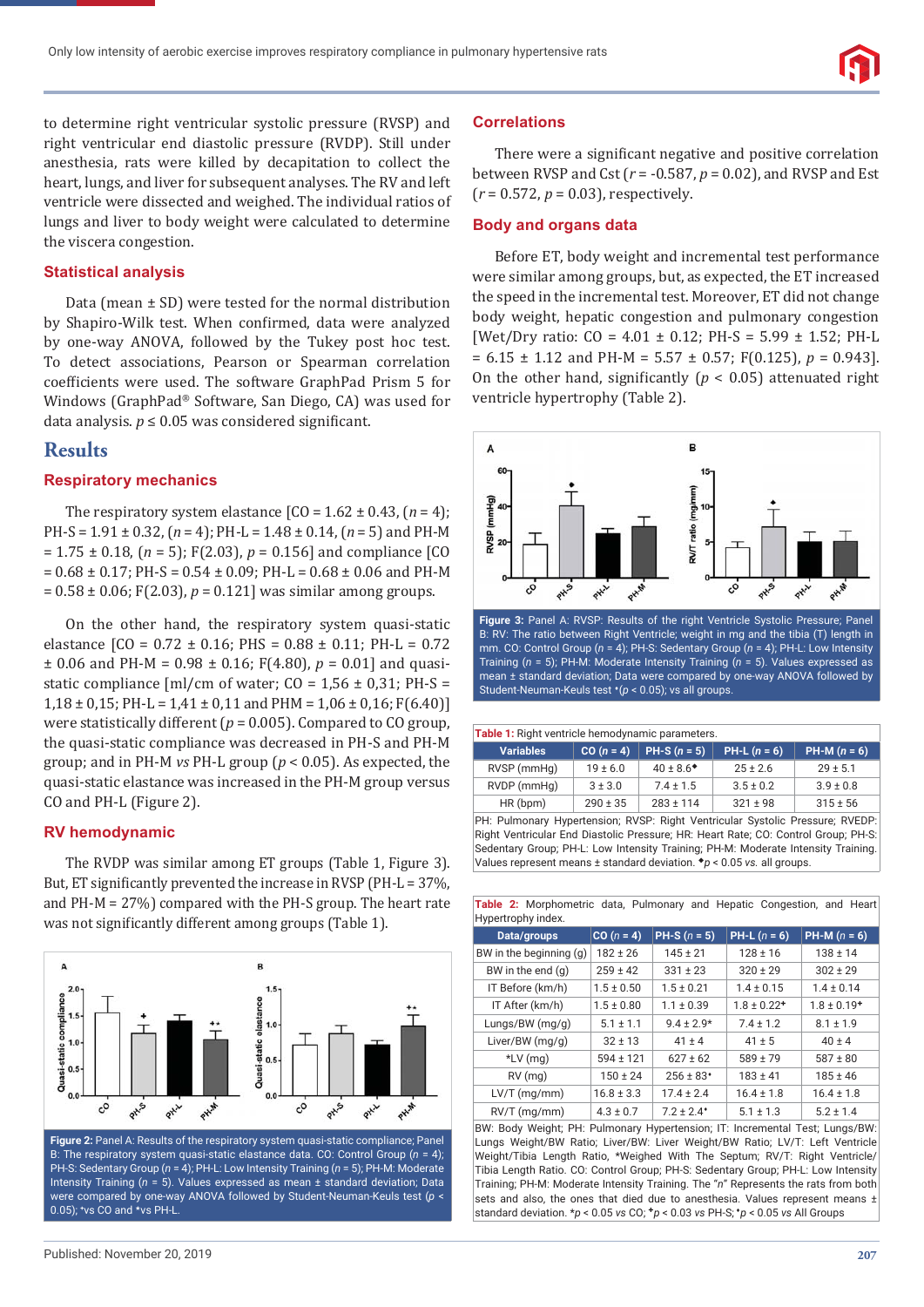

# **Discussion**

The main result noticed on this study is the difference between the two ET groups: although both were well tolerated, only the lower intensity prevented a significant decrease in respiratory and quasi static compliance. This indicates a importance in the intensity of ET in PH to attenuate the impairment of respiratory mechanics. PH is associated with progressive destruction of the pulmonary vascular bed and increased right ventricular pressure and failure. It has been suggested that ET modulates the vasculature and may induce different responses according to the stage of PH [14]. In addition, PH leads to an impairment of exercise capacity [3,13], which should be considered for establishing an ET protocol.

In fact, Handoko, et al. [14] demonstrated in rats treated with MCT that the ET was beneficial in stable, but detrimental in progressive PH. This study showed an increase in wet lung weights in the progressive phenotype without effect in the stable PH. According to these authors, the severity of PH induces different responses to an exercise protocol. Moreover, similarly to our results, no differences were found among PH groups in the lungs wet/dry mass ratio, suggesting that the pulmonary vascular remodeling is modulated by exercise, not by the edema.

ET also attenuated RVSP and RV hypertrophy, as indicated by the RV/T ratio. This attenuation is crucial to reduce the pressure and, thus, the risk of death associated with PH [22]. This could be due to the improvement in arterial vessel morphology. The dyspnea and the fatigue associated with ischemia, inflammation, pulmonary edema and progressive RV failure found in dogs [23] were also probably present in our study seen by the negative correlation between RVSP and Cst, confirmed by a positive correlation with Est. These results were close to that found by Reis, et al. [24] that also showed, in a model of acute lung injury, the decrease in pulmonary resistance and elastance associated with low-intensity of ET. We believe the exercise intensity, in PH, is probably crucial for the respiratory mechanics to match  $0<sub>2</sub>$  uptake to the  $0<sub>2</sub>$ demand. The respiratory system difficulties to perform gas exchanges could impair the exercise performance and should be considered to decide the best ET protocol in PH.

Our protocol is the first to compare the effect of two intensities of ET on respiratory mechanics in a MCT model of PH. The quasi-static compliance was lower and the quasistatic elastance was higher in PH-M group, compared to CO and PH-L groups. This result indicates low-intensity ET is more suitable to the respiratory system because it permits to adjust the gas exchange to the metabolism with more efficiency.

In addition, importantly, compared with the PH-S group, the PH-L also presented higher quasi-static compliance and re-established the elastance, improving the respiratory system mechanics in PH. These findings agree with Reis, et al. [24], who demonstrated, in a model of acute lung injury, that low-intensity aerobic ET decreases pulmonary resistance. This effect was not observed in the PH-M group, drawing the attention to the importance of recommending an individualized ET protocol. Therefore, we believe the intensity of ET is crucial to match oxygen blood availability with tissue oxygen uptake during exercise, especially when the pulmonary system is compromised.

Considering that the degree of respiratory mechanics compromise might reflect the severity of pulmonary injury [25] and that the lower exercise intensity attenuated the decrease in complacency, our results do confirm the benefits of ET also over the respiratory mechanics and emphasize the importance of establishing a more effective personalized exercise protocol in PH. On the other hand, we did not explore the mechanism by which the exercise improved the respiratory mechanics. Tshis represents a limitation of our study. However, our first goal is to contribute for improving patient's functional capacity and quality of life using simple methods, available for everyone. In the future, whether these data are confirmed in PH patients, the reduction in ET intensity might increase the adhesion and the benefits of treatment.

# **Acknowledgement**

Research supported by Conselho Nacional de Desenvolvimento Científico e Tecnológico (Grant 400307/2014-6).

## **References**

- 1. McLaughlin VV, Archer SL, Badesch DB, Barst RJ, Farber HW, et al. ACCF/ AHA 2009 Expert Consensus Document on Pulmonary Hypertension. A Report of the American College of Cardiology Foundation Task Force on Expert Consensus Documents and the American Heart Association. J Am Coll Cardiol. 2009; 53: 1573–1619. **PubMed:** https://www.ncbi.nlm.nih.gov/pubmed/19389575
- 2. Thenappan T, Ormiston ML, Ryan JJ, Archer SL. Pulmonary arterial hypertension: Pathogenesis and clinical management. BMJ (Online). 2018. 360: j5492. **PubMed:** https://www.ncbi.nlm.nih.gov/pubmed/29540357
- 3. Dumitrescu D, Sitbon O, Weatherald J, Howard LS. Exertional dyspnoea in pulmonary arterial hypertension. Eur Respir Rev. 2017. 26: 170039. **PubMed:** https://www.ncbi.nlm.nih.gov/pubmed/28877974
- 4. Buys R, Avila A, Cornelissen VA. Exercise training improves physical fitness in patients with pulmonary arterial hypertension: A systematic review and meta-analysis of controlled trials. BMC Pulm Med. 2015. 15: 40. **PubMed:** https://www.ncbi.nlm.nih.gov/pubmed/25896259
- 5. Bolton CE, Blakey JD, Morgan MD. The British Thoracic Society guideline on pulmonary rehabilitation in adults: Your opinion is noted. Thorax. 2014; 69: 388-389. **PubMed:** https://www.ncbi.nlm.nih.gov/pubmed/24430178
- 6. McGregor G, Powell R, Finnegan S, Nichols S, Underwood M. Exercise rehabilitation programmes for pulmonary hypertension: A systematic review of intervention components and reporting quality. BMJ Open Sport and Exercise Medicine. 2018; 4: e000400. **PubMed:** https://www.ncbi.nlm.nih.gov/pubmed/30364456
- 7. Brooks G. Respiratory Physiology-The Essentials. Cardiopulm. Phys Ther J. 2018.